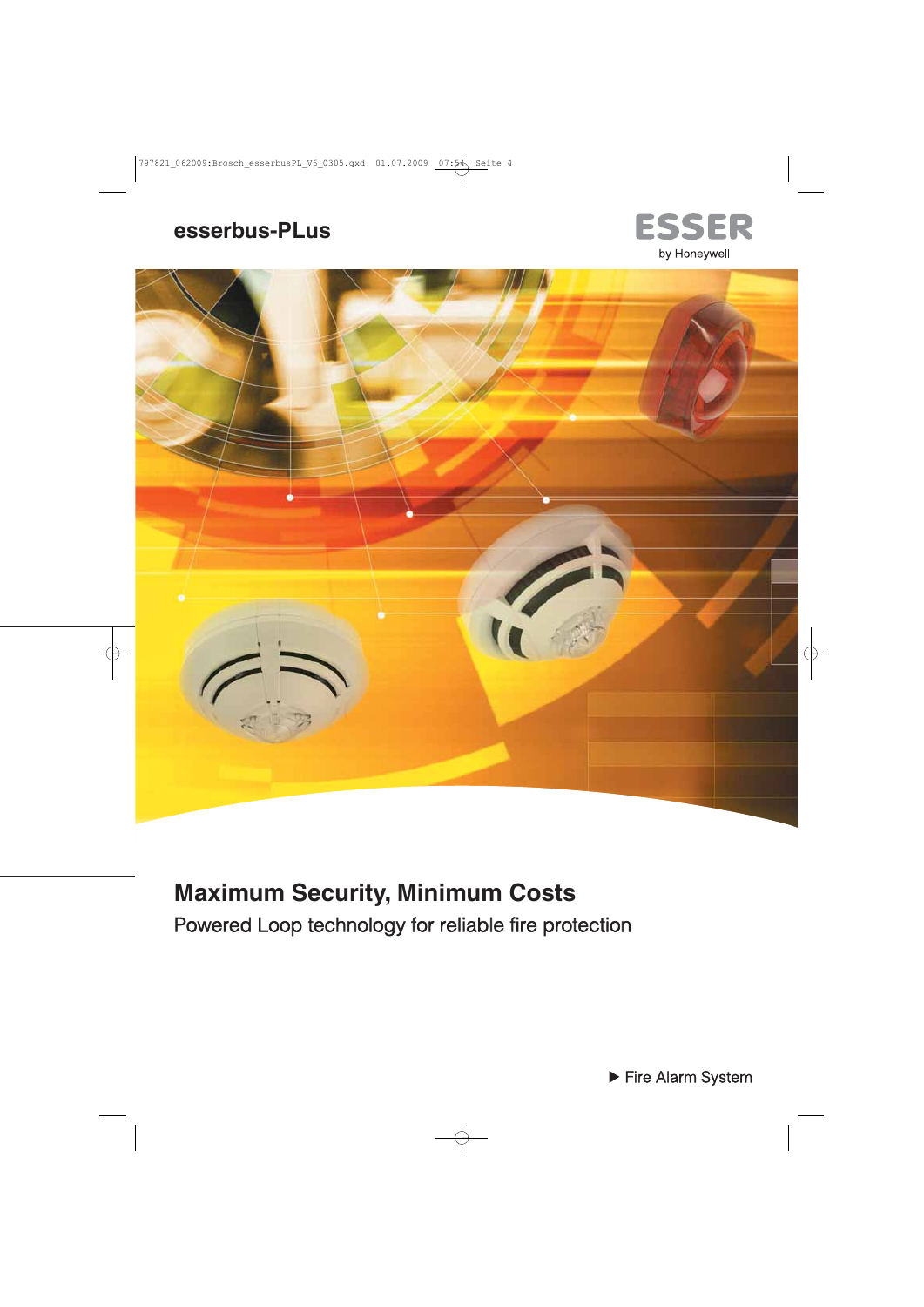## **The status quo**



**Loop technology has been used in modern alarm systems for a long time. However, separate power sources must be provided for high-current devices, such as alarm sounders. This means unnecessary costs are incurred for additional wiring, power supply units and longer installation times.**

Currently, in the most countries all internal alarm signaling devices have to be monitored, meaning they must be controlled via primary lines e.g. according to DIN VDE 0833-2 (Germany). Also in Germany there is an additional requirement for E-30 functionality (i.d. maintenance of fire cable performance at least 30 minutes) for line routing across fire compartments. Using conventional measures, this regulation can only be avoided

through the installation of costly power supplies, which only supply one fire compartment with energy.

The only exception here is if the electrical circuit system is realized in powered loop technology and the signaling devices are resistant to short-circuits and interruptions. Only in this case can E-30 functionality be done without.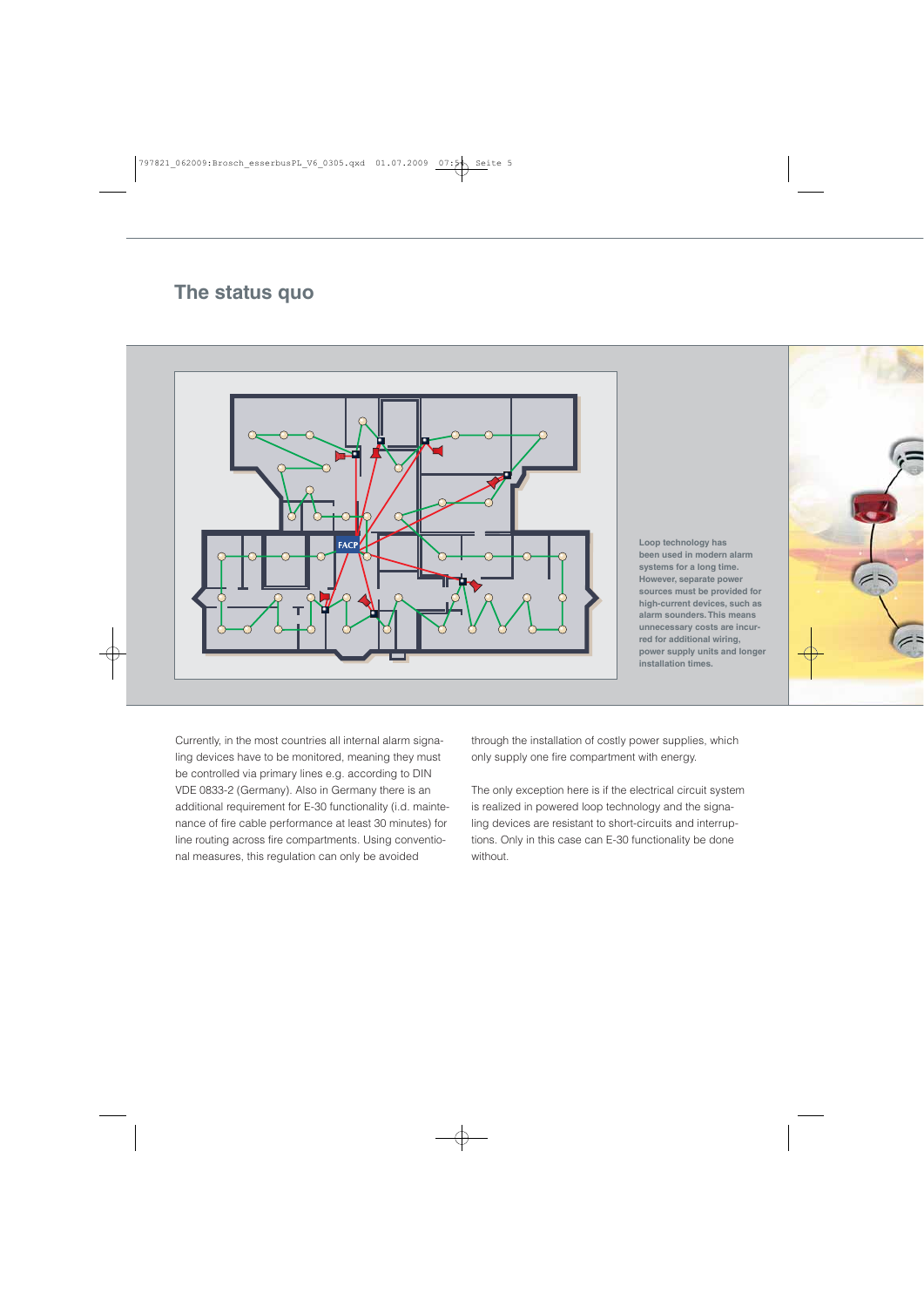## **The advantages**



**The esserbus-PLus facilitates the usage of new and versatile system components. IQ8Quad detectors with integrated alarm signaling device as well as the bus-supplied alarm signaling devices are available as alarm signaling devices of the esserbus-PLus according to EN 54-3. Aside from the warning tone required by DIN VDE 0833-2 (relevant in Germany), all models of these product groups are equipped with 19 more sounds. Additional options include speech announcements as well as bus-supplied optical alarms.**

The esserbus-PLus (PLus stands for Powered Loop) offers numerous advantages in terms of security and cost-effectiveness.

- **Maximum planning reliability**
- **Permanent monitoring of the alarm device**
- **No detailed consideration of fire sections for alarm devices and their wiring paths is needed**
- **Measures to ensure continued functionality of wiring systems with alarm devices can be dispensed within most cases**
- **Maximum security in cases of alarm**
- **Savings due to lower material costs and shorter installation time**
- **No separate power supply units for fire compartments**
- **Synchronous alarm signaling**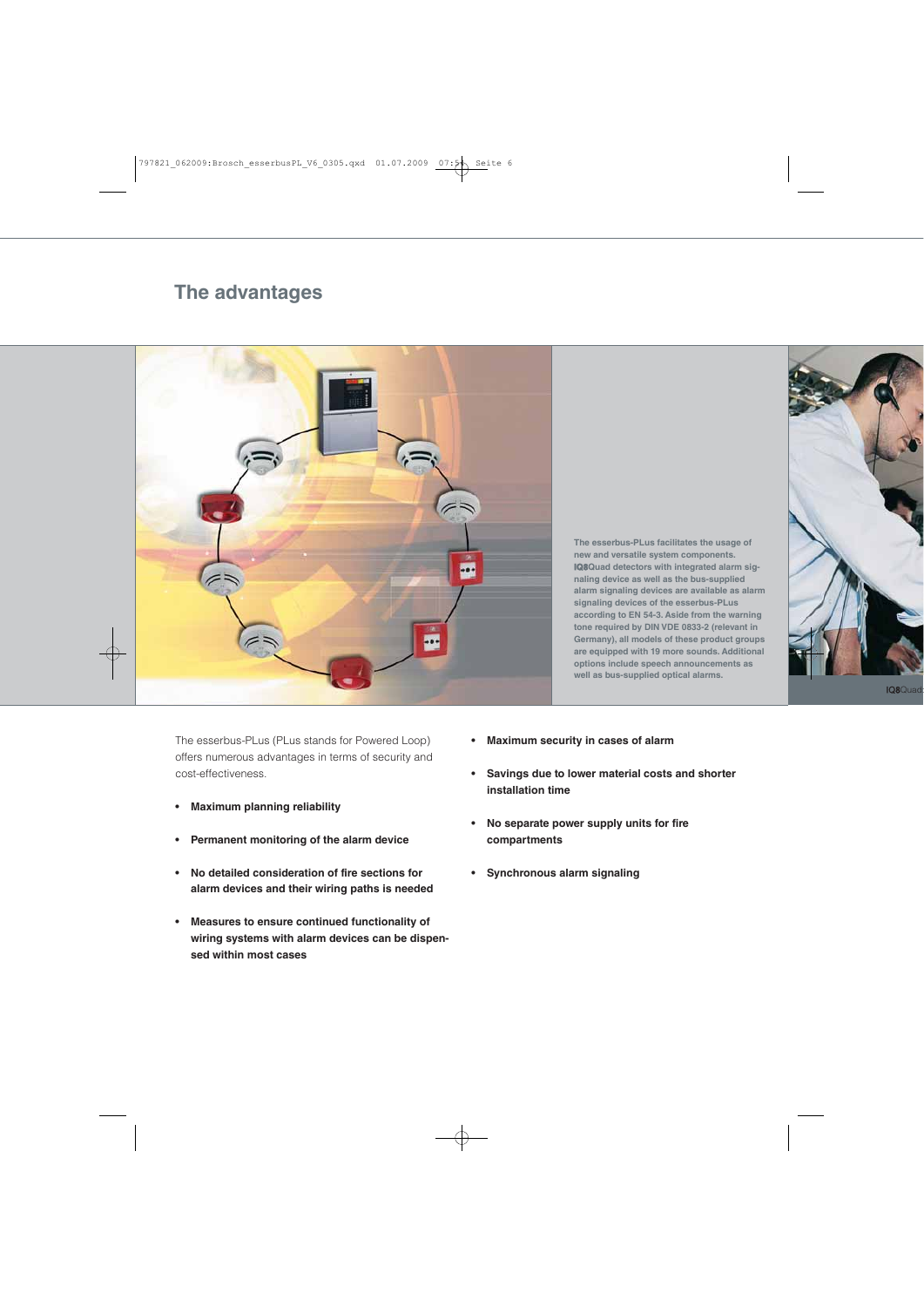### **System components**



PLus: IQ8Quad and IQ8Alarm

### **IQ8Quad – four fire protection functions, one housing**

Flatter design, cost-saving operation mode and an installation base that facilitates tool-free detector exchange. Whereas two to three cases used to be necessary for detector, sounder and strobe, the intelligent IQ8Quad now guarantees total security.

Four functions, one housing:

- The IQ8Quad detects (heat, optical, combined and optionally with gas sensor, e.g. carbon monoxide)
- The IQ8Quad signals acoustically with the EN 54 warning tone e.g. according to DIN 33404, Part 3
- IQ8Quad signals optically with integrated strobe
- IQ8Quad signals acoustically with speech messages

### **IQ8Alarm: Signaling device where no detection takes place**

IQ8Alarm: The signaling device which signals optically, acoustically and with speech at the same time. Due to its diverse selection of options, the IQ8Alarm adapts perfectly and discreetly to every architectural environment, and different designs provide maximum security:

- acoustic signaling device
- optical signaling device
- combined acoustic/optical signaling device
- acoustic signaling device with speech
- combined acoustic/optical signaling device with speech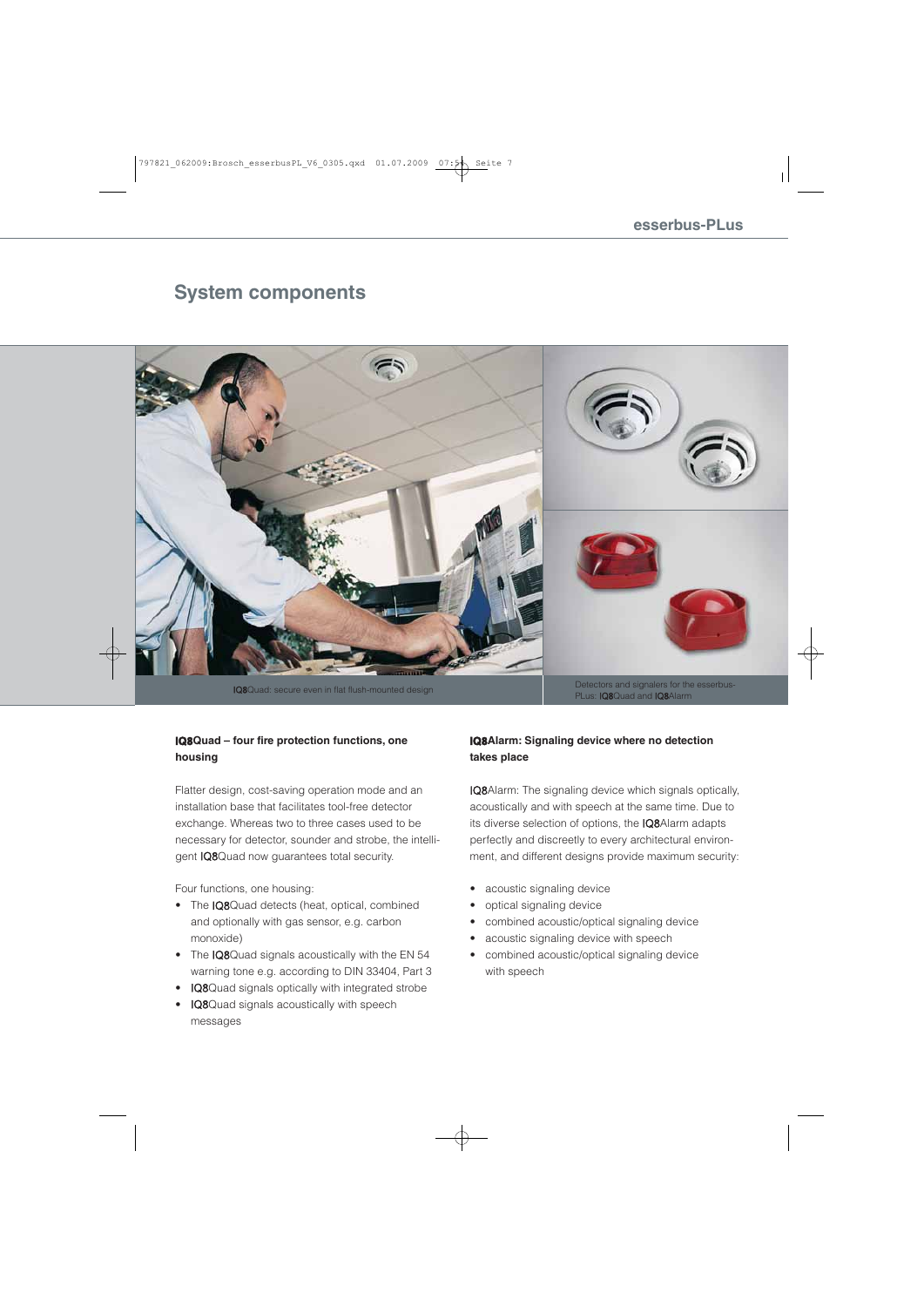### **The innovation**



**The latest in loop technology: The esserbus-PLus supplies data, signals and power, too, for the direct operation of alarm devices on only 2 wires - VdS certified.**

For the first time, thanks to the esserbus-PLus, the certified and approved operation of addressable, looppowered alarm devices on the loop together with fire detectors and other devices is possible. The esserbus-PLus enables alarm devices to be powered directly, tolerant of short circuits and wire breaks, from the 2 wire analog loop. In other words, all participants, including alarm devices, are connected directly to the bus.

In an alert situation, the loop wiring system increases the voltage to 42 volts and thus provides them with the necessary power. An alarm can therefore be signaled using completely new (wiring) paths: reliably, economically and in conformity with the relevant standards. An additional and unique quality characteristic of the

esserbus-PLus is the synchronous alarm signaling function. All sweep and intermittent tones are therefore no longer distorted unrecognisably by the irregular emission of several tones in the fire compartment.

For a building sector affected by fire esserbus-PLus means the alarm signal is not compromised until the device itself is destroyed by fire. Thanks to the loop technology, the warning devices in the unaffected fire compartments remain functional, even without fireproof wiring.